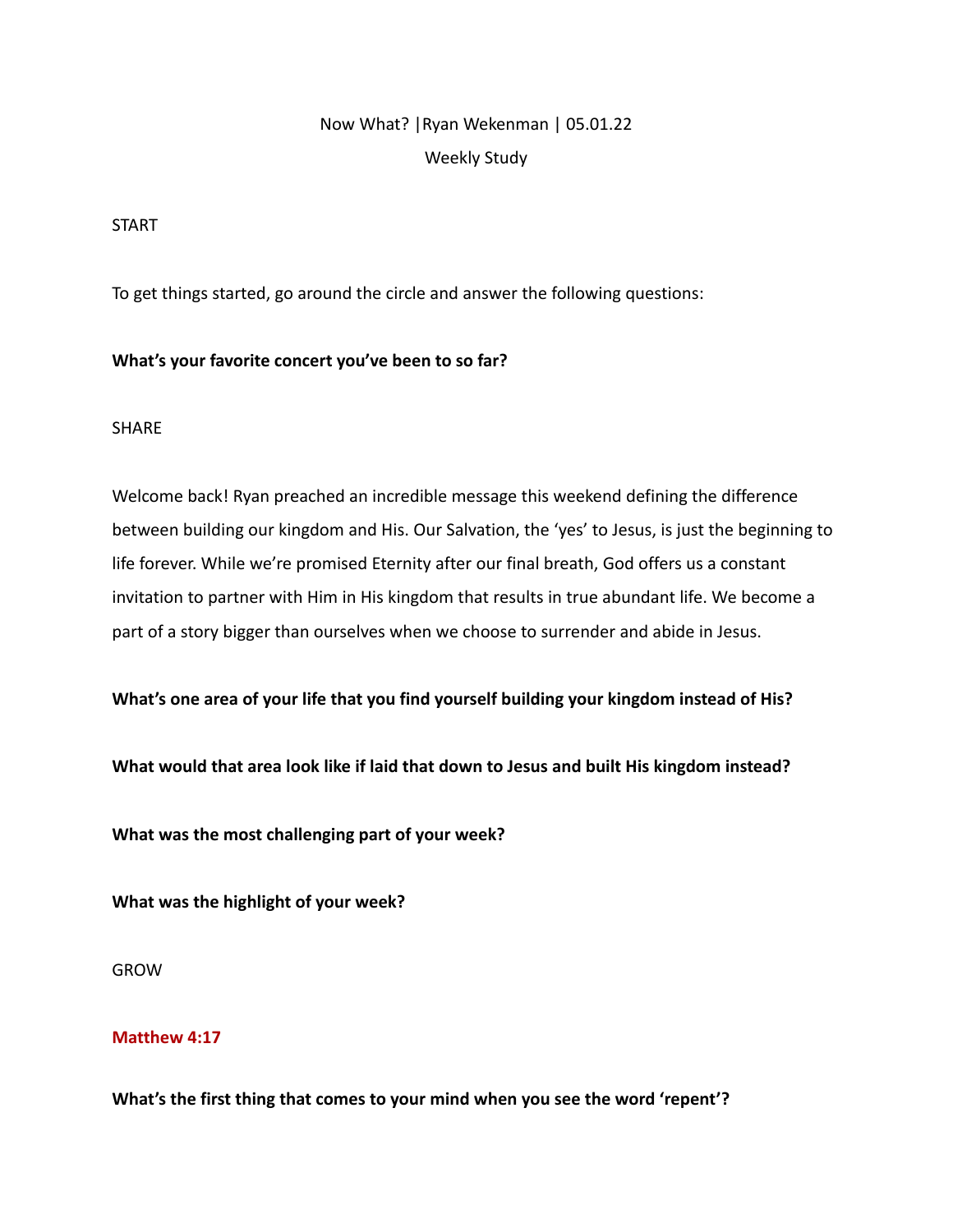## **What kind of invitation do you believe Jesus is calling us into through this simple, yet profound passage?**

The word 'repent' means to turn away from, to change position, and turn toward a new direction……in this case to turn towards a Person. This simplistic, yet so profound one line passage holds a beautiful invitation that has stayed relevant for over 2,000 years. Jesus isn't inviting us into a religion; behavior modification in hopes that it'll make us "feel" or "look" like a better person. He's inviting us to follow Him. To partner with Him in this life and reorder structure so we can experience abundant life through Him alone.

Religion commands us to follow structure so we can get to God, or be loved by Him. But God came down to us through a Person, without our own efforts, to lovingly restructure our lives for the better. When Jesus said to "repent, for the kingdom of heaven has come near," he meant that the kingdom of heaven has come to us. Because of Jesus, we no longer have to strive; just abide in the Person of Him.

**What does abiding in Jesus look like for your life?**

**How differently would your life look if you let Jesus fully take the throne of your heart?**

M O V E

### **Hebrews 4:12**

**What resonates with you the most in this passage?**